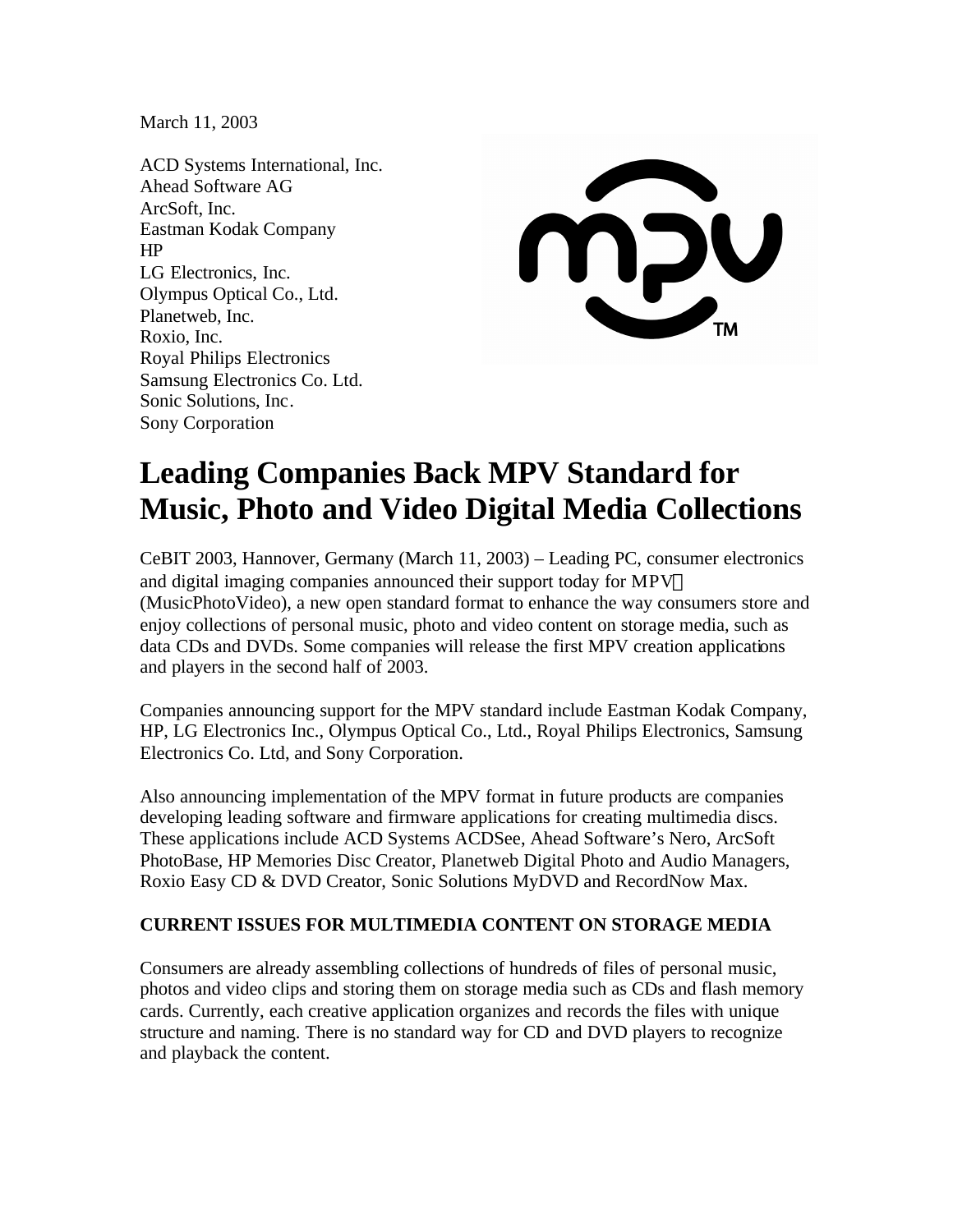Without a standard method for organization and access, the consumer electronics (CE) device can take minutes to read through large collections of multimedia content and cannot provide convenient ways to select from among hundreds of songs or photos. Consumers get frustrated with trying to find and quickly access their desired music, photo or video content.

### **HOW CONSUMERS WILL ENJOY MPV**

The MPV control file provides a table of contents of the storage media such as CDs and DVDs which a MPV-enabled device can quickly recognize and use to navigate and access the multimedia content. Additions and edits to playlists and multimedia content can be made easily without rewriting the entire disc.

Storage media, like CDs and flash memory cards, containing MPV playlists can be enjoyed on a PC or in any consumer electronics product that supports content in formats used on PCs such as MP3 and JPEG files. This will provide unprecedented ease of use and a much enhanced user experience.

# **MPV TECHNOLOGY**

Manufacturers can add MPV support in new products by adding a small MPV reader. Similarly, most application software requires only modest enhancements to support MPV.

Storage media such as data CDs and DVDs with an MPV playlist are compatible with existing CE devices that already play files on recordable data discs. MPV is compatible with the ISO 9660-1 and Joliet file systems on CD and supports multisession CDs.

The Common Picture Exchange Environment (CPXe) provides a standard way for MPV photo collections to be used with online photo printing services. CPXe was recently announced by the International Imaging Industry Association along with Eastman Kodak Company, Fuji Photo Film Co., Ltd and HP.

MPV is an open industry specification developed under the leadership of the Optical Storage Technology Association (OSTA) and available from OSTA at no cost. OSTA will manage a MPV logo licensing program for software application developers as well as CE device manufacturers. Conformance and support of the defined media formats will provide users with a guarantee of compatibility; test suites will be self-administered. Information regarding the MPV specification, SDK for software developers and logo licensing program can be found at www.osta.org/mpv.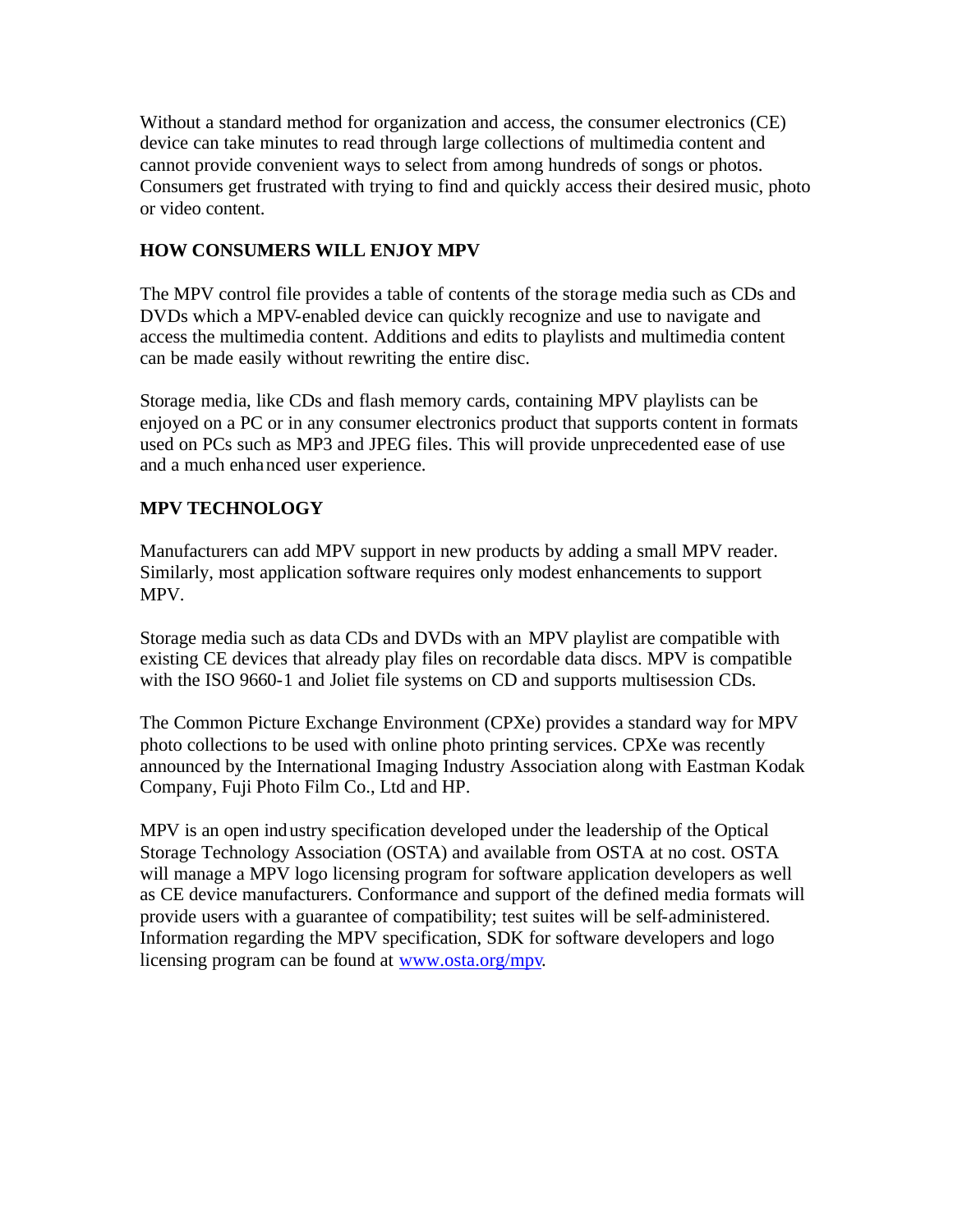#### **MESSAGES FROM SUPPORTING COMPANIES**

With today's announcement, MPV gains significant support in the PC, consumer electronics and digital imaging industries.

"The development of the MPV format is a major boost for the consumer as it addresses the widespread problem of media navigation, " said Jim Corbett, Executive Director of Ahead Software AG. "We are excited to be adding MPV support in Nero Applications starting in 2003."

"Kodak is focused on making all aspects of digital photography easy, not only taking and organizing pictures, but sharing them with friends and family through electronic display, e-mail, and high quality printing," said Daryl Hunt, Director, Strategic Standards, Eastman Kodak Company. "The MPV standard complements our infoimaging vision and will extend sharing to an even broader audience."

"HP's support for the open MPV standard will provide consumers with a rich imaging experience anytime and anywhere," said Mary Peery, Senior Vice President, Digital Imaging and Publishing Organization, HP. "MPV will make it convenient and easy for consumers to cherish the digital experience."

"MPV takes a major step forward for the industry by defining a new way to facilitate use of well-established and open media formats," said Cesar Vohringer, Chief Technology Officer, Philips Consumer Electronics. "Philips will add MPV support to its line of DVD players."

"MPV is an essential step towards making it easier for consumers to access their personal digital content quickly and easily - anywhere, on any device," said Ken Soohoo, president and CEO of Planetweb Inc., the leading developer of software applications, tools, and technology for consumer electronics devices. "Our focus at Planetweb is to add easy-touse enhanced digital audio and photo features to CE devices like DVD players. Open standards like MPV will allow this to happen more quickly."

"MPV makes it easier to exchange digital media contents across different platforms," said Young-Yoon Kim, Principal Engineer, Software Platform Lab, Digital Media R&D Center, Samsung Electronics Co., Ltd. "Consumers will take advantage of MPV's capabilities for exchanging media between PCs and CE products. Samsung hopes that MPV will continue to evolve under the open process managed by OSTA."

"MPV fills a critical need to standardize and simplify the way media files are stored and accessed," said Jim Taylor, General Manager, Advanced Technology Group, at Sonic Solutions. "Sonic is dedicated to producing CDs and DVDs that have the best compatibility with the broadest range of players. Combining MPV support with OpenDVD, Sonic's technology for making CDs and DVDs easily revisable, will provide even more flexibility and varied playback options for consumers."